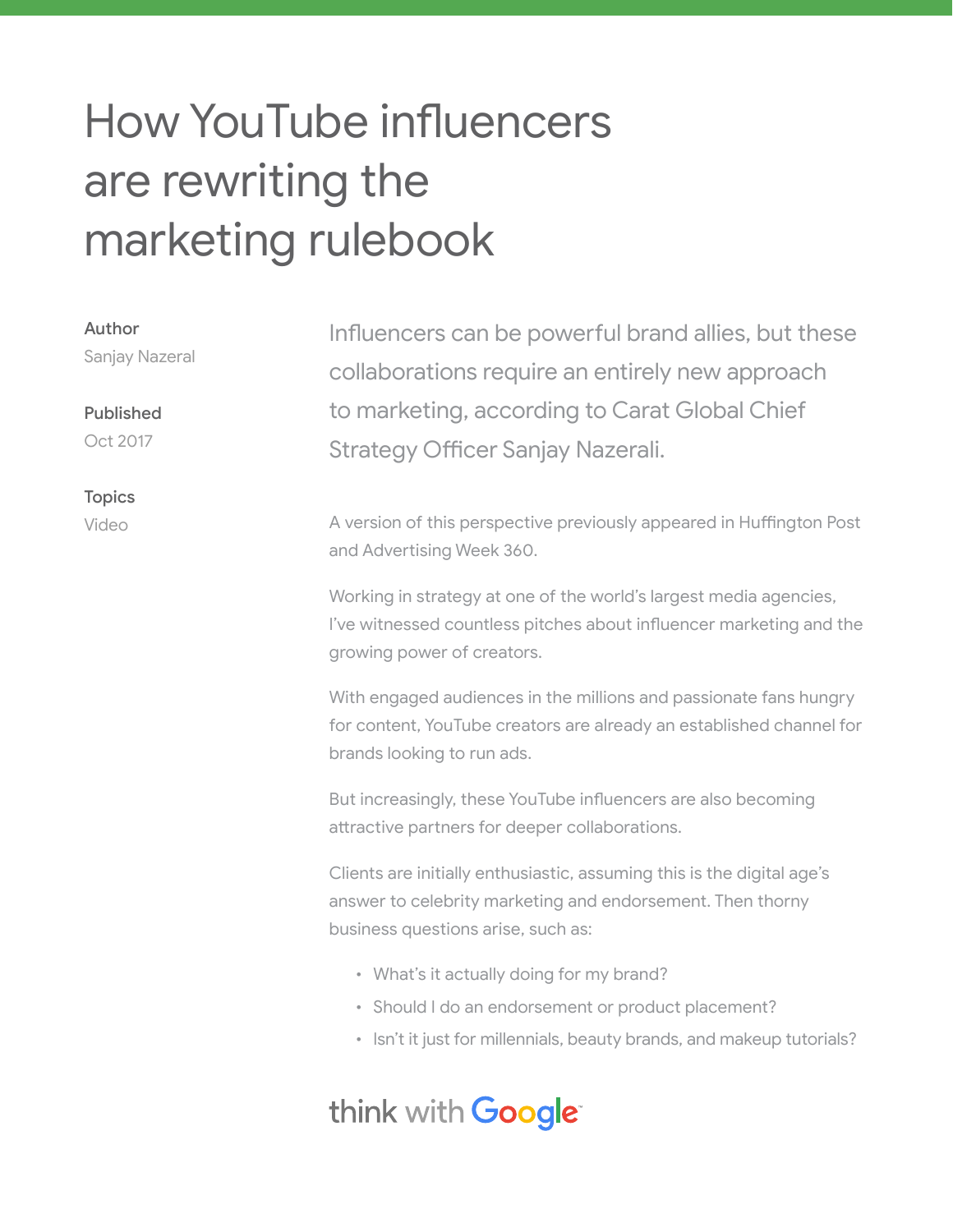These have always been tough questions to answer. Even though almost everyone has been jumping on the influencer marketing bandwagon, few understand what "influence" really is or how it works. Until now.

"Celebrity marketing and influencer marketing offer fundamentally different benefits for brands."

Together with YouTube and Nielsen, my team analysed the results of hundreds of brand and creator videos in the US and the UK to understand the impact of influencers for brands.

It's a critical first step in establishing a business-led rulebook for this new world – and it's already changing how I approach my own plans.

### 1. Influencer marketing is not the same as celebrity marketing

YouTube influencers, however vast their reach, are absolutely not "today's celebrities", and celebrity marketing and influencer marketing offer fundamentally different benefits for brands.

For instance, we found that celebrities are more effective at driving recall than creators (84% versus 73%).<sup>1</sup> Given that a celebrity's job is to be famous and memorable, that makes sense.

Where YouTube creators really start to gain the upper hand is in deeper brand involvement. Brand familiarity is a good example. If we want an audience to really understand us, our work, our values or our products, then collaborations with YouTube creators are 4X more effective at driving lift in brand familiarity than those with celebrities.<sup>2</sup>

When it comes to purchase intent, it's an even match: our research found that influencers were just as likely as celebrities to drive buying decisions.<sup>3</sup>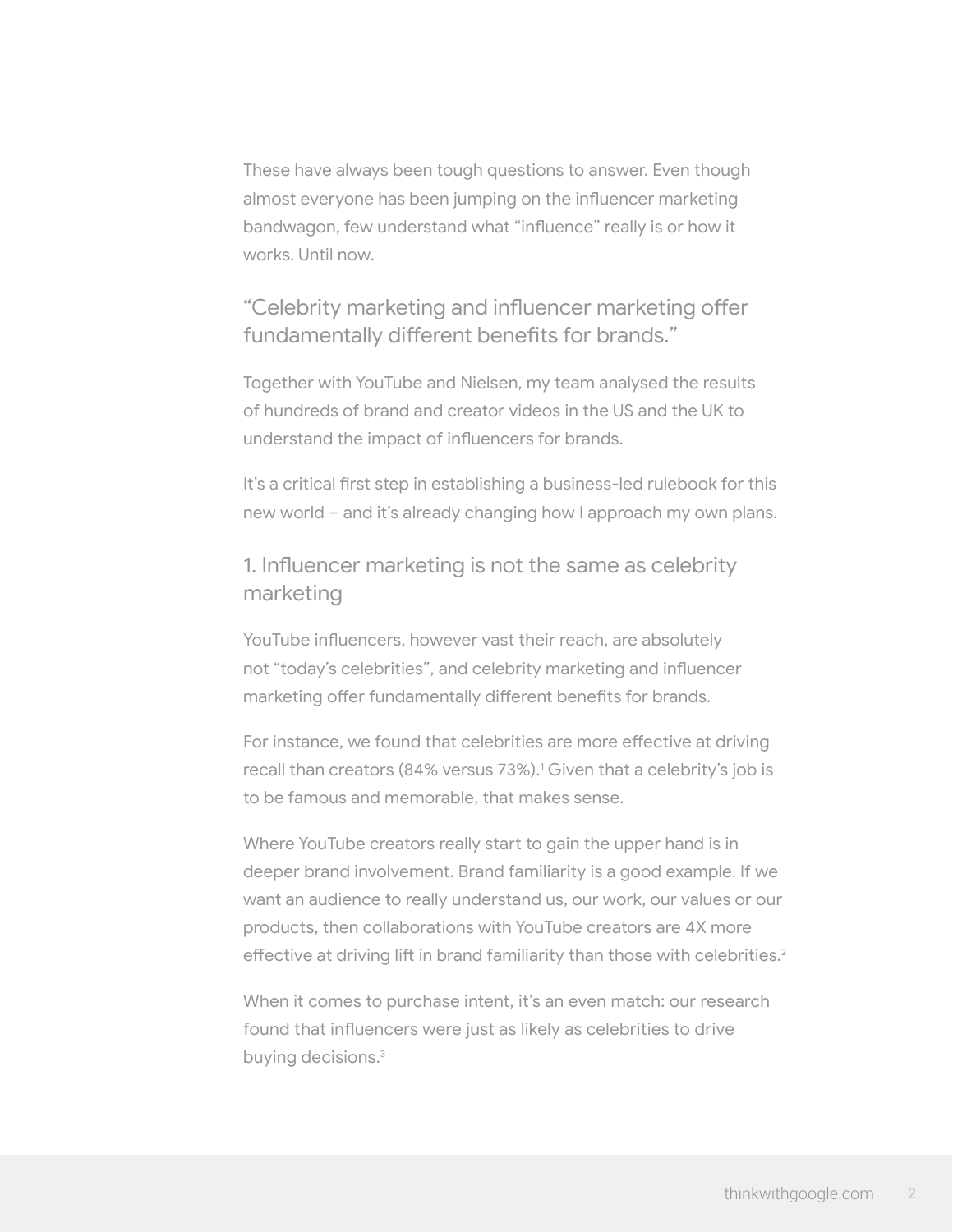Influencer marketing appears to play a fundamentally more pragmatic role. Why? My hunch is that it's because fans feel very connected to the YouTubers they love. The best creators have formed authentic bonds with their fans, which means fans trust what they have to say, and turn to them for brand and product recommendations.



Collaborations with YouTube creators are 4X more effective at driving lift in brand familiarity than those with celebrities.

Source: Nielsen/Carat/YouTube Branded Video Study, May 2017.

## 2. It's not just a 'beauty' thing

Beauty brands were one of the first to team up with influencers and creators have established a huge presence among the YouTube beauty community. About 86% of the top 200 beauty videos on YouTube were made by creators rather than professionals or brands.

But what's interesting about our findings is just how far YouTube influencers stretch beyond the beauty category.

We tested nine additional categories, including auto, alcohol, snacks and toys. Across all nine categories, working with influencers leads to lifts in brand metrics, from familiarity to affinity to recommendation.<sup>4</sup>

In some categories, such as snacks and alcohol, they can have even more impact, driving significantly higher than average purchase intent.5 So the idea that influencer marketing is purely for young people who are looking at fashion and beauty brands simply isn't true.

3. The 'how' matters as much as the 'who'

Celebrity marketing has historically focused on endorsement, sponsorship and product placement. Influencer marketing has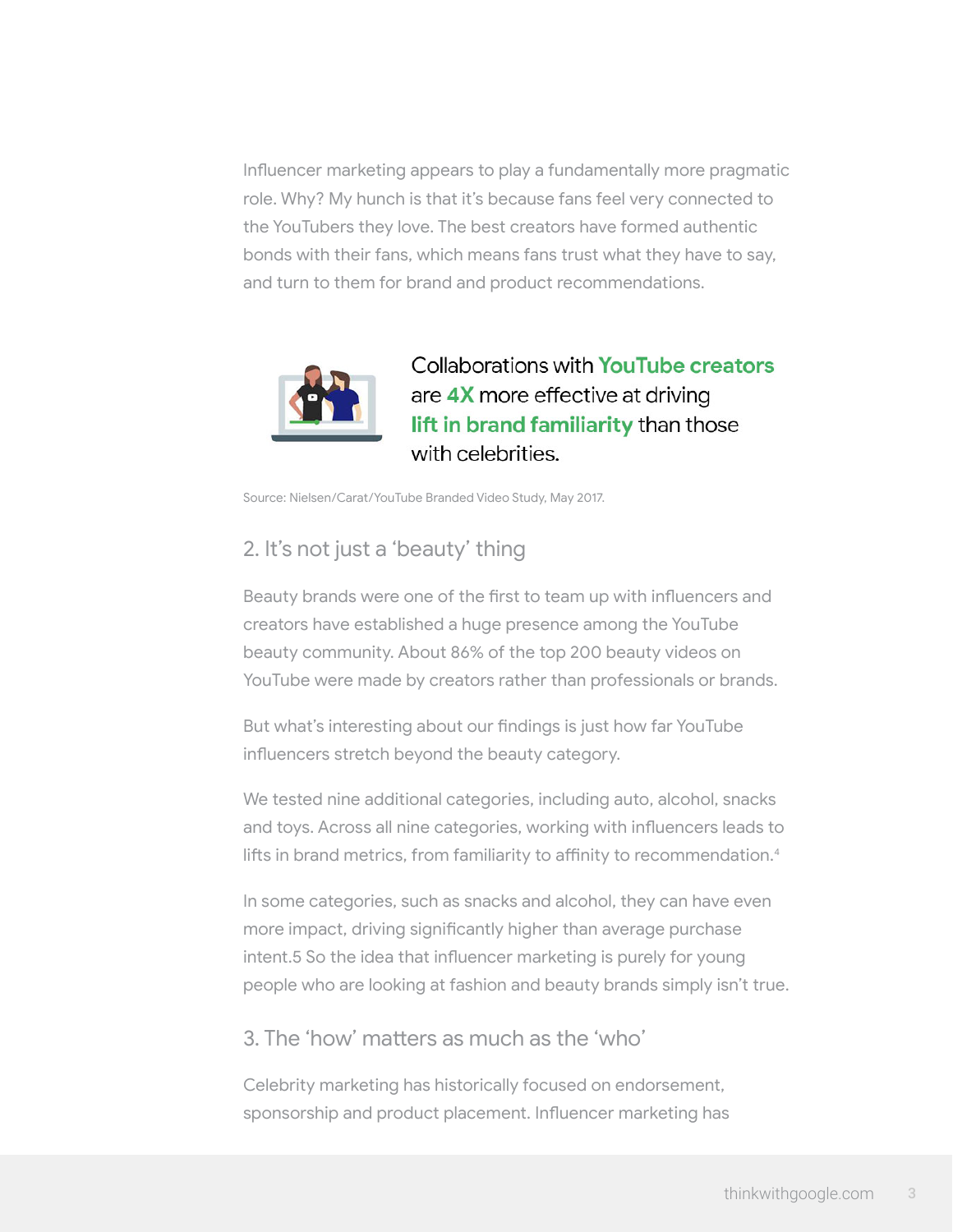developed far more options, and it's important to understand which of these work best – and for which marketing goals.

Our research found that deep thematic integrations with creators drive the highest results for brands.<sup>6</sup> These are more involved integrations where the influencer plays a role in creating a piece of content – such as a demo – with the brand. They're far deeper than product placements and they work more effectively.

While there were many consistencies across categories, we also saw some nuances, which are important for clients to understand. We found that simpler brand integrations, like a product endorsement or an ad featuring a creator, also showed positive results for brand affinity in all categories tested.<sup>7</sup>

Of course, deep collaborations can be more than some are ready for. For certain objectives and categories, the easiest and most effective way for brands to tap into the power of influencers will be simply to run their own ads on YouTube creator content.

We know that can work. In fact, the latest analysis from D2D, our network's measurement arm, suggests online video investment can be increased 3X compared to planned levels to optimise plan effectiveness.<sup>8</sup>

#### 4. Don't lose sight of why people love YouTubers

We often assume that the right YouTube influencer is either an aspirational version of our target audience or that they're just like celebrities. Neither of these assumptions is correct, and it's perhaps here that celebrity and influencer marketing differ the most.

Whereas celebrities need to be trendy and stylish, consumers expect creators to be friendly, funny and sometimes irreverent.<sup>9</sup>

Irreverence is interesting, because it drives credibility. Irreverence strongly suggests independence, and it's this that builds trust.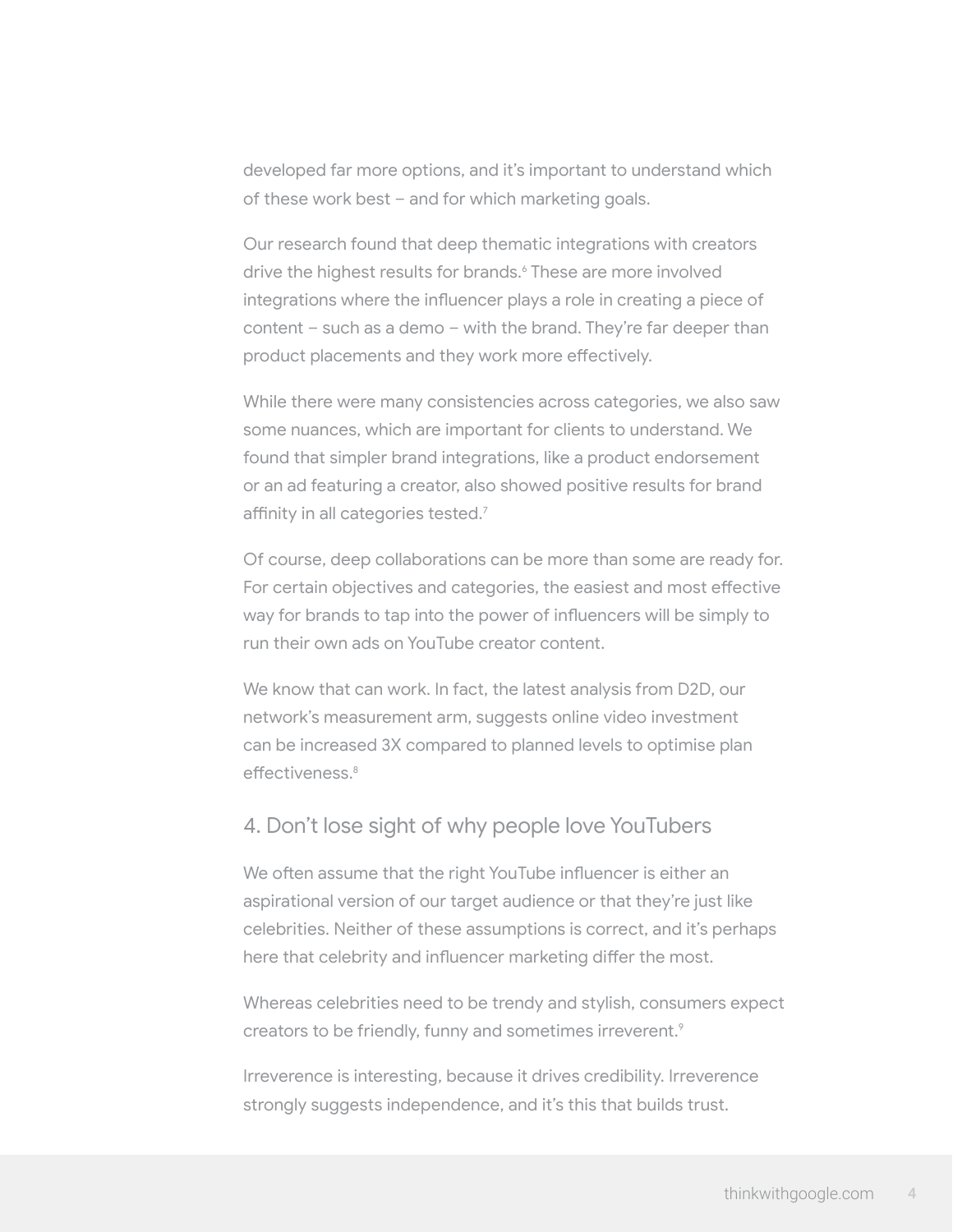It can also be incredibly valuable for brands. If a creator usually ridicules things they don't like, you can be sure that when they praise something, they mean it.

# "Influencer marketing is more than a bandwagon. It's a powerful, scaled form of communication."

Humour is also interesting, because it reflects a sense of community. YouTube helps forge a special relationship between followers and influencers, one that reflects a sense of co-ownership.

This familiarity creates a degree of intimacy that makes the use of humour seem much more natural than it would with celebrities. This is probably also why we see celebrities such as Dwayne Johnson increase their influencer scores when they get really active on YouTube.



Top 5 factors most associated with celebrities or creators

Source: YouTube/Carat Influencer Research 2017; n=12,000; US only. Separate data provided by Nielsen. Based on index score rankings.